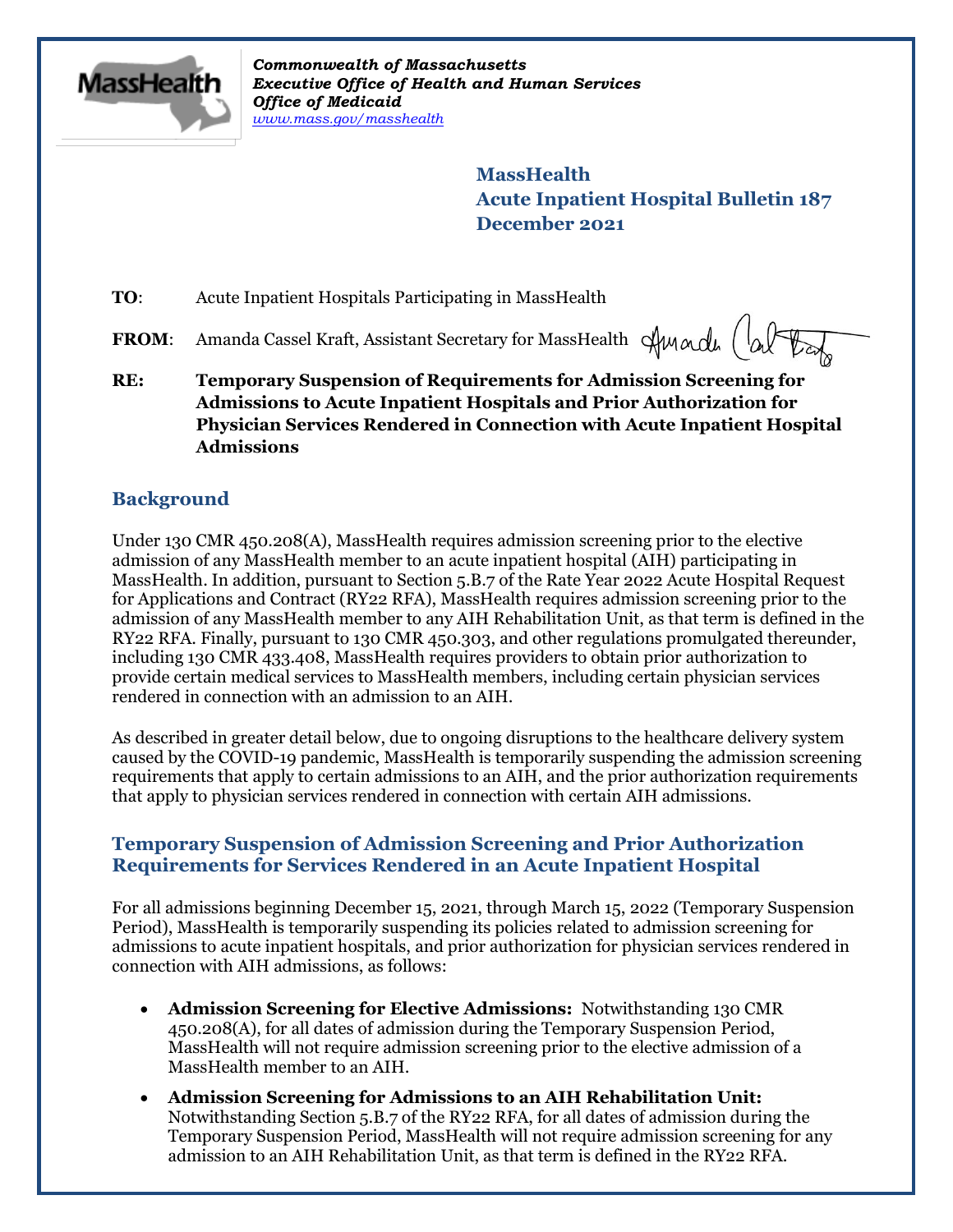**MassHealth Acute Inpatient Hospital Bulletin 187 December 2021 Page 2 of 3**

 **Physician Services Rendered in Connection with an Acute Inpatient Hospital Admission:** Notwithstanding 130 CMR 450.303, 130 CMR 433.408, and Subchapter 6 of the *Physician Manual*, for all dates of admission during the Temporary Suspension Period, MassHealth will not require prior authorization as a prerequisite for payment of any physician service rendered to a MassHealth member in connection with the member's admission to an AIH. Any claim for such physician services rendered during the Temporary Suspension Period must include Place of Service (POS) Code 21.

### **Continued Review of Requests for Admission Screening/Prior Authorization Related to Admissions During, Prior to, and After the Temporary Suspension Period**

During, prior to, and after the Temporary Suspension Period, MassHealth will review requests for admission screening for admissions to an AIH, and prior authorization for physician services to be rendered in connection with an AIH admission, as follows:

- **Requests Related to Admissions During the Temporary Suspension Period:** Notwithstanding the flexibilities described above, providers may request admission screening for admissions to AIHs with dates of admission during the Temporary Suspension Period, and requests for prior authorization for physician services to be rendered in connection with AIH admissions during that period, in accordance with all applicable MassHealth regulations and guidance. MassHealth will review a request related to an admission to an AIH during the Temporary Suspension Period only if it is received on or before December 14, 2021. In lieu of review, MassHealth will administratively approve any request related to an admission to an AIH during the Temporary Suspension Period received after December 14, 2021.
- **Requests Related to Admissions Prior to and After the Temporary Suspension Period:** Providers must continue to submit requests for admission screening for admissions to an AIH with dates of admission outside of the Temporary Suspension Period, and requests for prior authorization for physician services to be rendered in connection with an AIH admission outside of that period, in accordance with all applicable MassHealth regulations and guidance. MassHealth will continue to review any request related to an admission prior to or after the Temporary Suspension Period as it would in the ordinary course, in accordance with all applicable MassHealth regulations and guidance, regardless of whether MassHealth received the request during the Temporary Suspension Period.

## **Continued Applicability of Pre- and Post-Payment Review Processes**

Please note that notwithstanding the flexibilities described in this bulletin, all services, including the AIH and physician services described in this bulletin, will remain subject to pre- and post-payment review, in accordance with all applicable MassHealth regulations and guidance.

### **MassHealth Website**

This bulletin is available on th[e MassHealth Provider Bulletins](http://www.mass.gov/masshealth-provider-bulletins) web page.

[Sign up](https://www.mass.gov/forms/email-notifications-for-provider-bulletins-and-transmittal-letters) to receive email alerts when MassHealth issues new bulletins and transmittal letters.